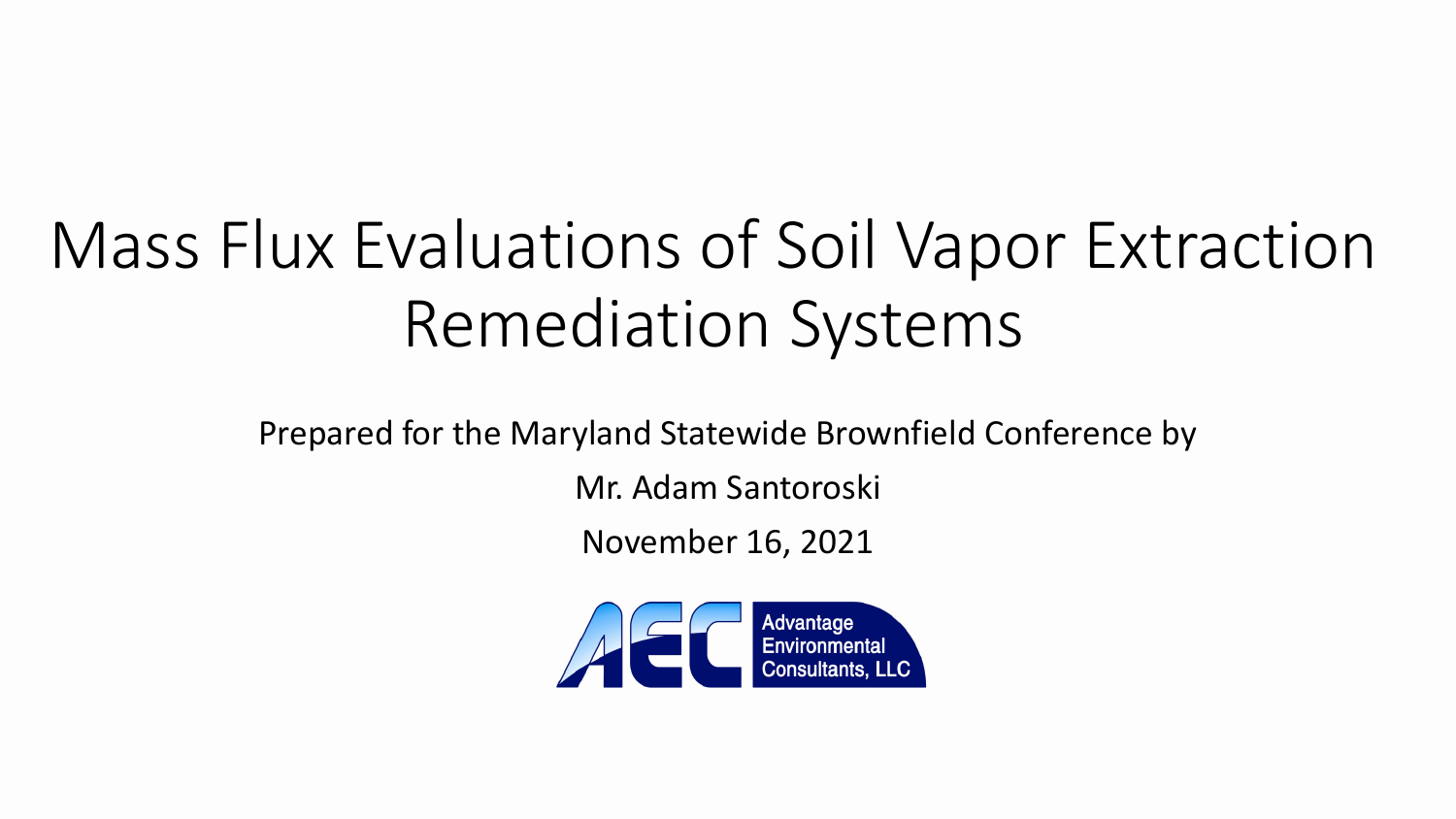### What is Mass Flux?

### Mass Flux (MF)

- MF is movement of mass through a specified area over time
- Concentration of subsurface contaminant is mass/volume (eg.  $\mu$ g/m<sup>3</sup>)
- Flow rate is velocity  $*$  area (eg. m<sup>3</sup>/s)

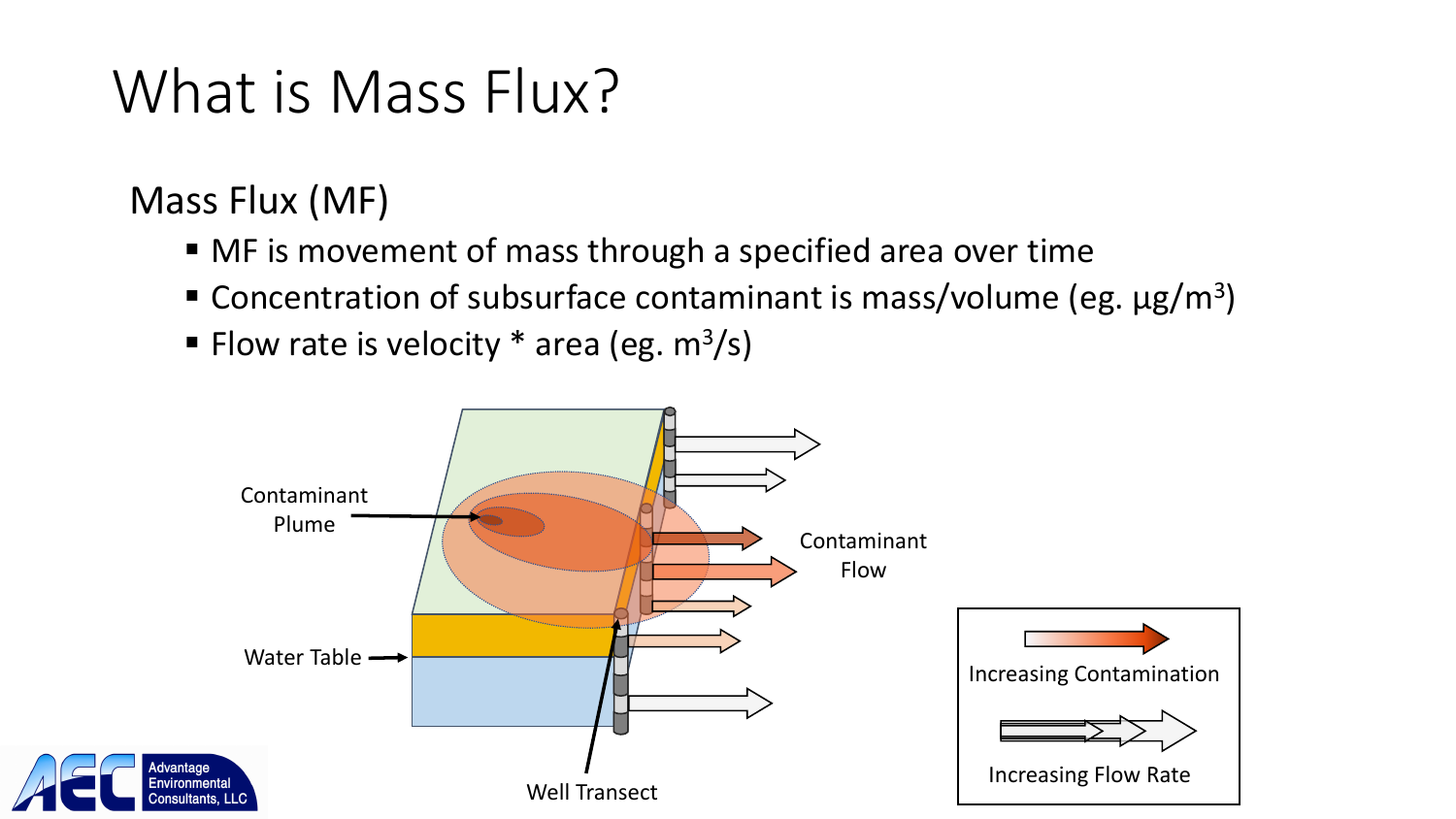### What is Soil Vapor Extraction?

### Soil Vapor Extraction (SVE)

lvantage

- Remediation system for contaminated soil vapor
- Remove vapor via vacuum pressure, discharge to treatment system
- Greatly affected by soil permeability and water table



Well Transect

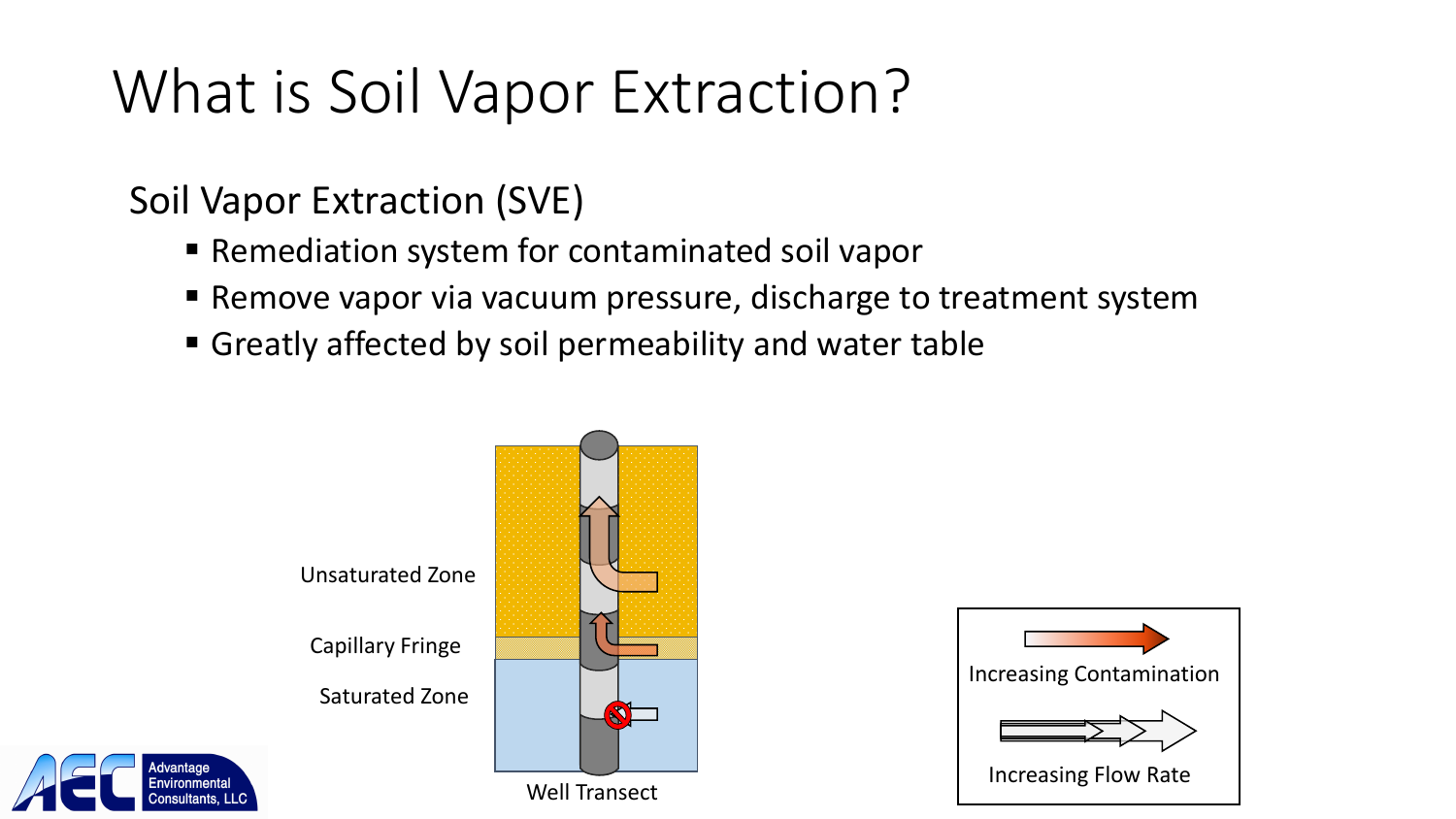### SVE and Mass Flux

### SVE affects Mass Flux:

- Direction vacuum pressure overcomes subsurface flow
- Magnitude pressure increases flow rate; removing vapor reduces concentration
- Area reduces contaminated area









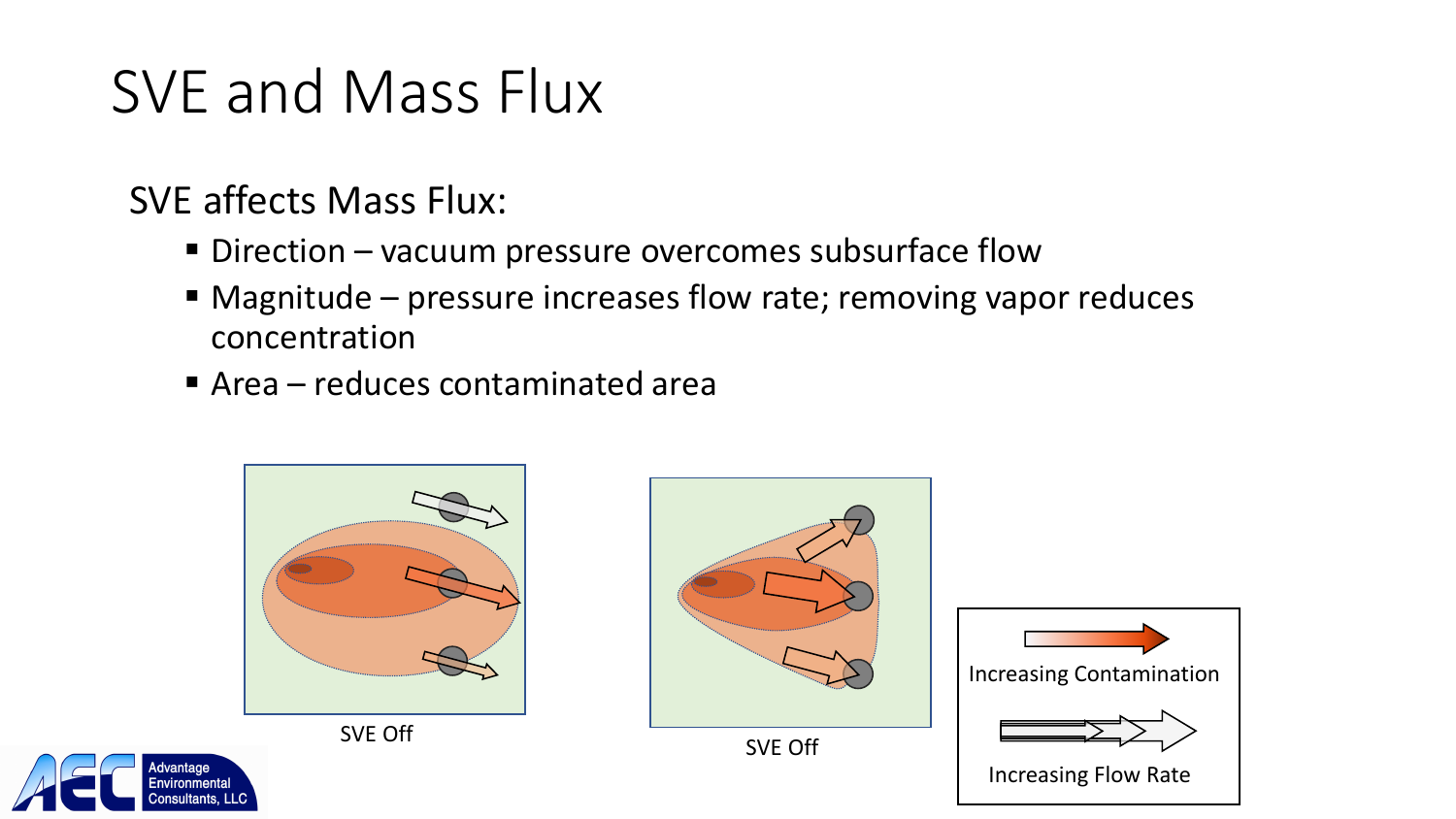### Subsurface Zones

Recharacterize subsurface relative to system (instead of water table)

#### Advective Zone

- Vapor flows readily
- **Exercise 2 Accessible by system during operation**
- $\blacksquare$  High mass flux

#### Recalcitrant Zone

- Inaccessible by system during operation
- Mass flux is limited by diffusion to advective zone

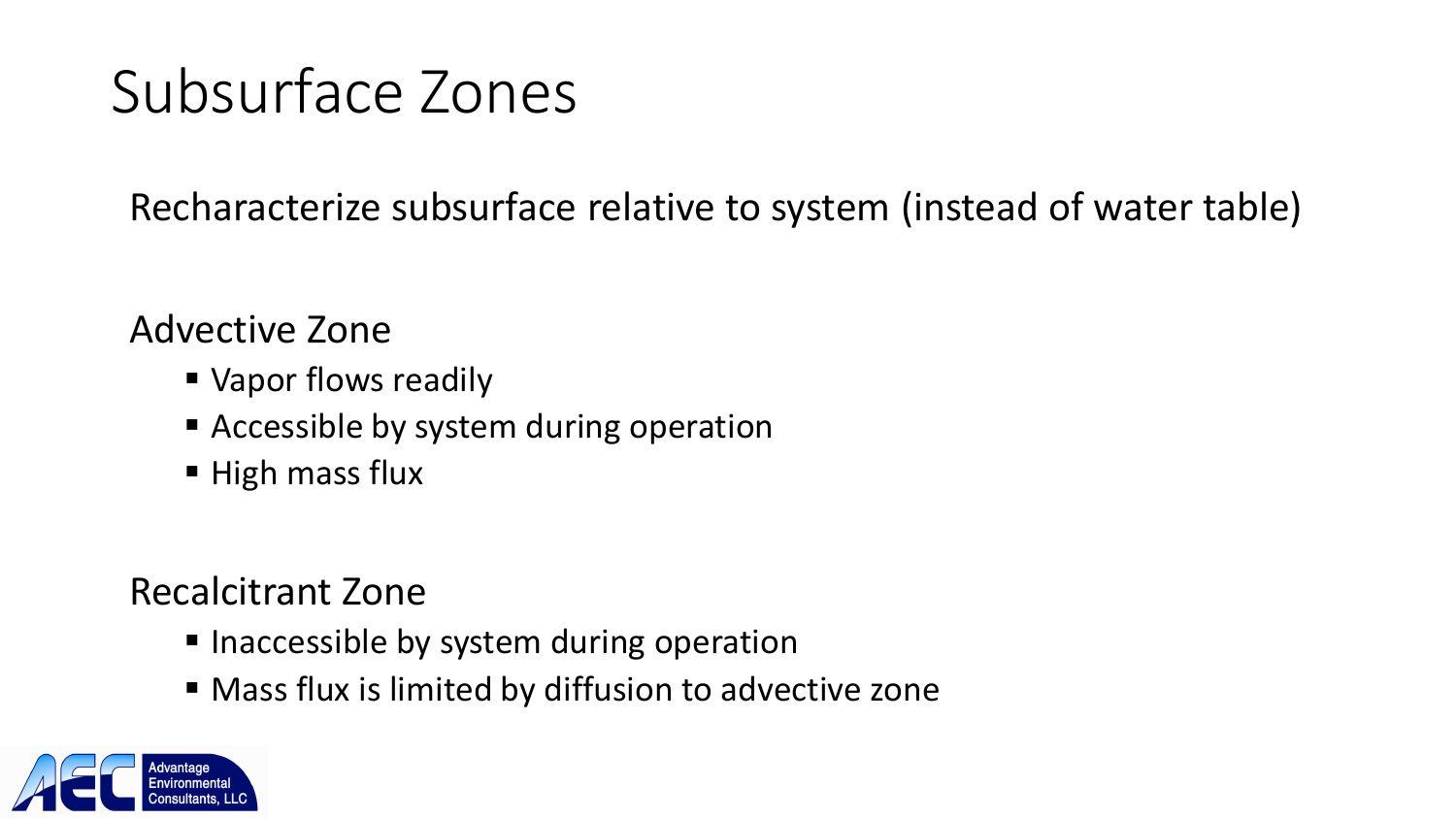## Cyclic or Periodic System Operation

Evaluate changes in subsurface conditions

- Have contaminant concentrations decreased?
- Has the source area been decreased?
- How quickly does the advective zone recharge?

Evaluate system efficacy

- Are there inaccessible areas of contamination?
- Is the system continually removing mass, or only containing?
- How quickly is the advective zone swept?

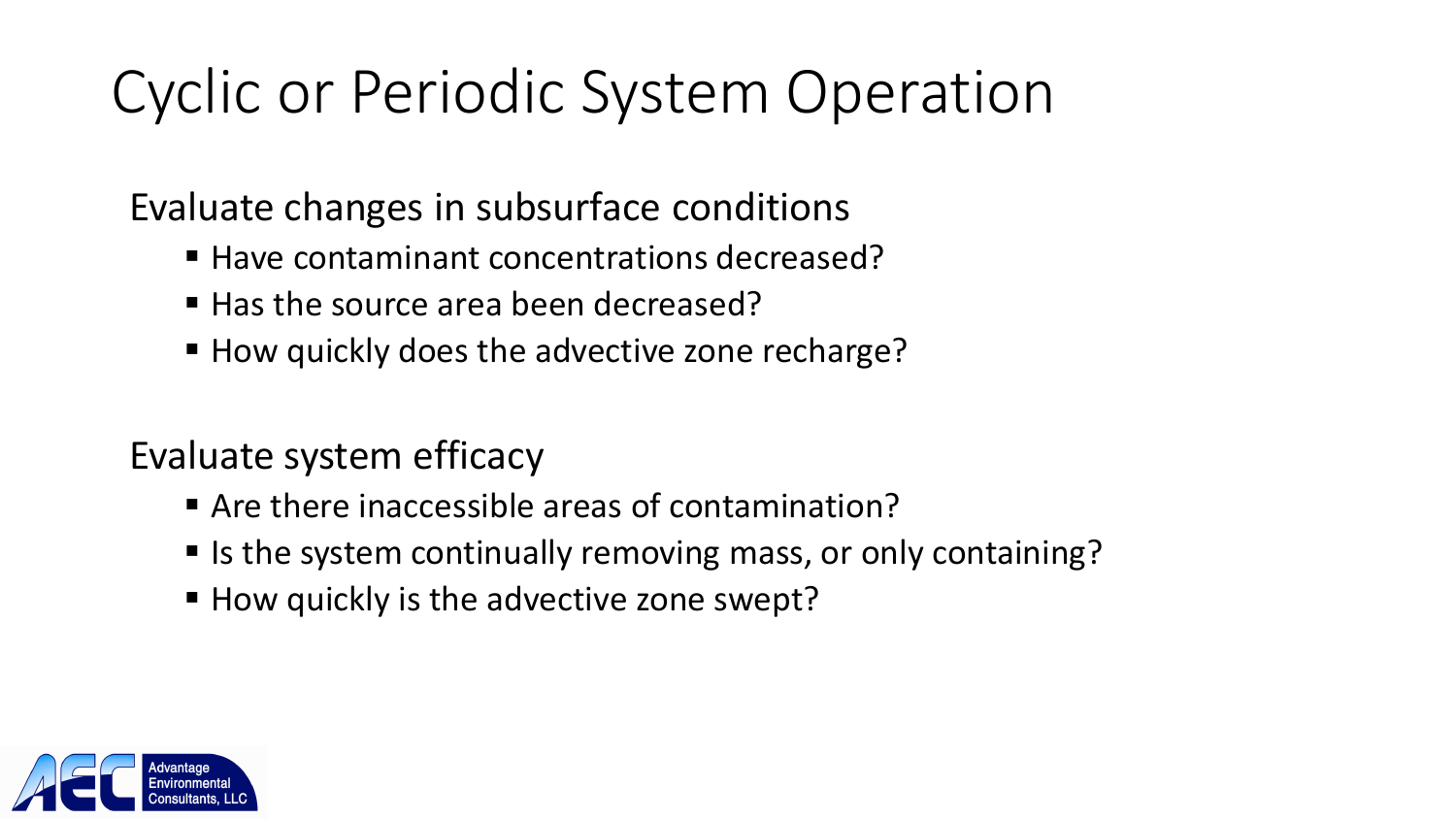Induced-Gradient

- **System operational**
- Removal of contaminated soil vapor
- Contaminant concentrations decreasing

### Natural-Gradient

- **System non-operational**
- Accumulation of contaminated soil vapor
- Contaminant concentrations decreasing



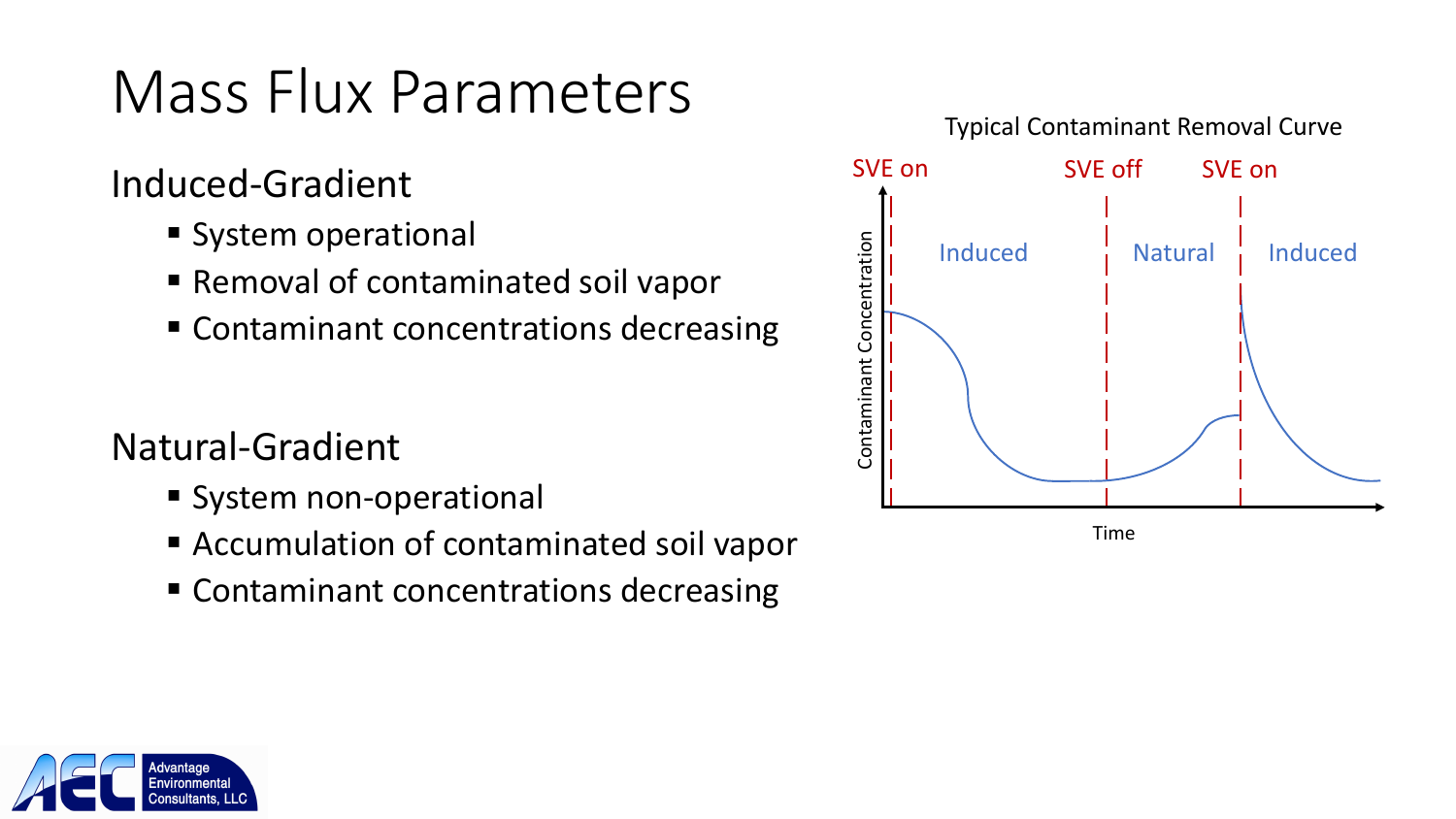Induced-Gradient

- MFm maximum mass flux
	- $\bullet$   $C_m$  (maximum contaminant concentration) \* average flow rate
- $\blacksquare$  MFa asymptotic mass flux
	- $\blacksquare$   $C_a$  (asymptotic contaminant concentration) \* average flow rate





Time

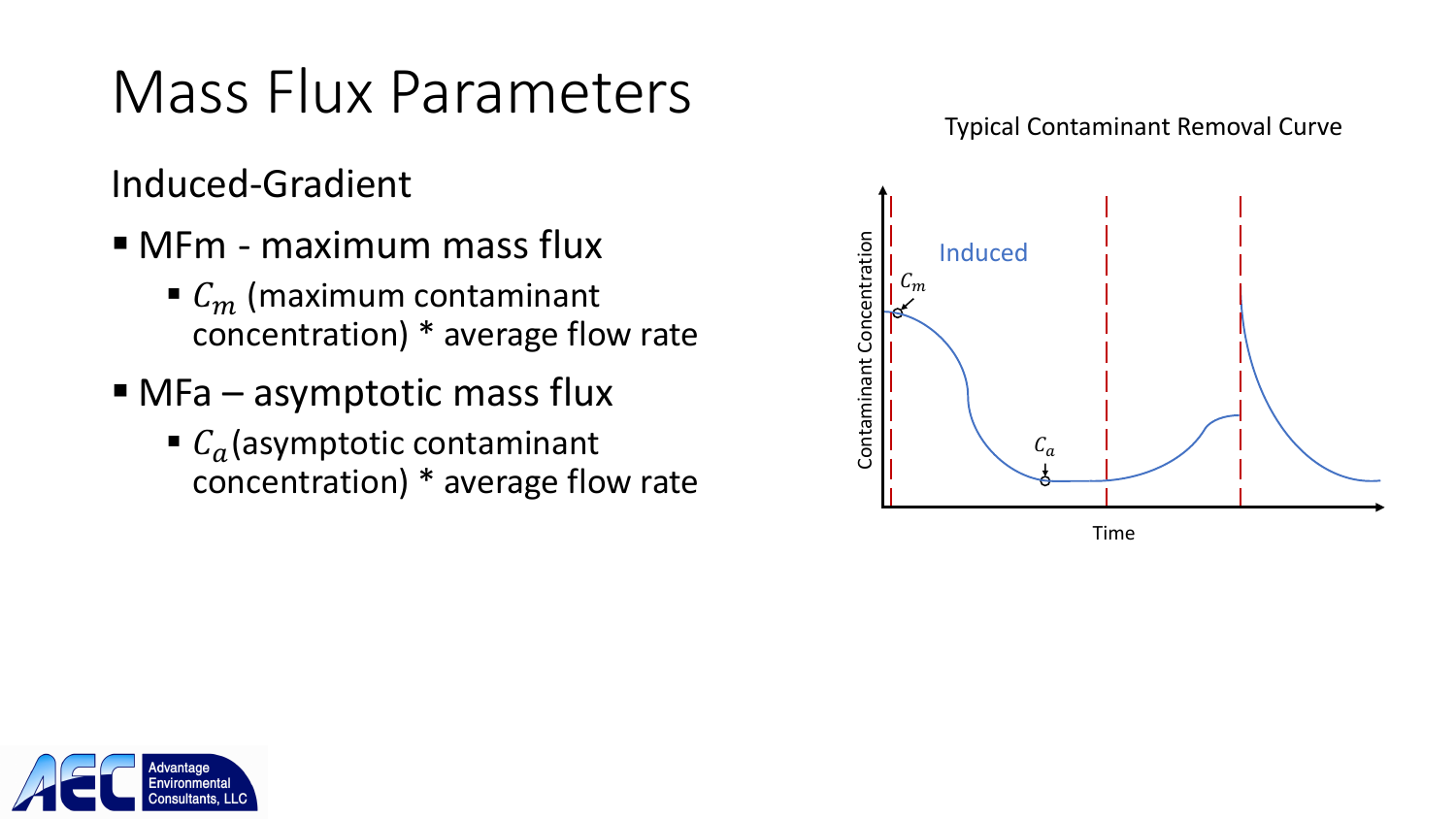Natural-Gradient

- Mpv mass removed from first "pore-volume"
	- $\sum_1^n$   $CQT_s$ 
		- $\blacksquare$   $\ulcorner$   $\subset$  = Contaminant concentration
		- $Q =$ Flow rate
		- $T_s$  = Sample time interval
- $MFr$  rebound mass flux
	- Mpv / non-operational time



Typical Contaminant Removal Curve

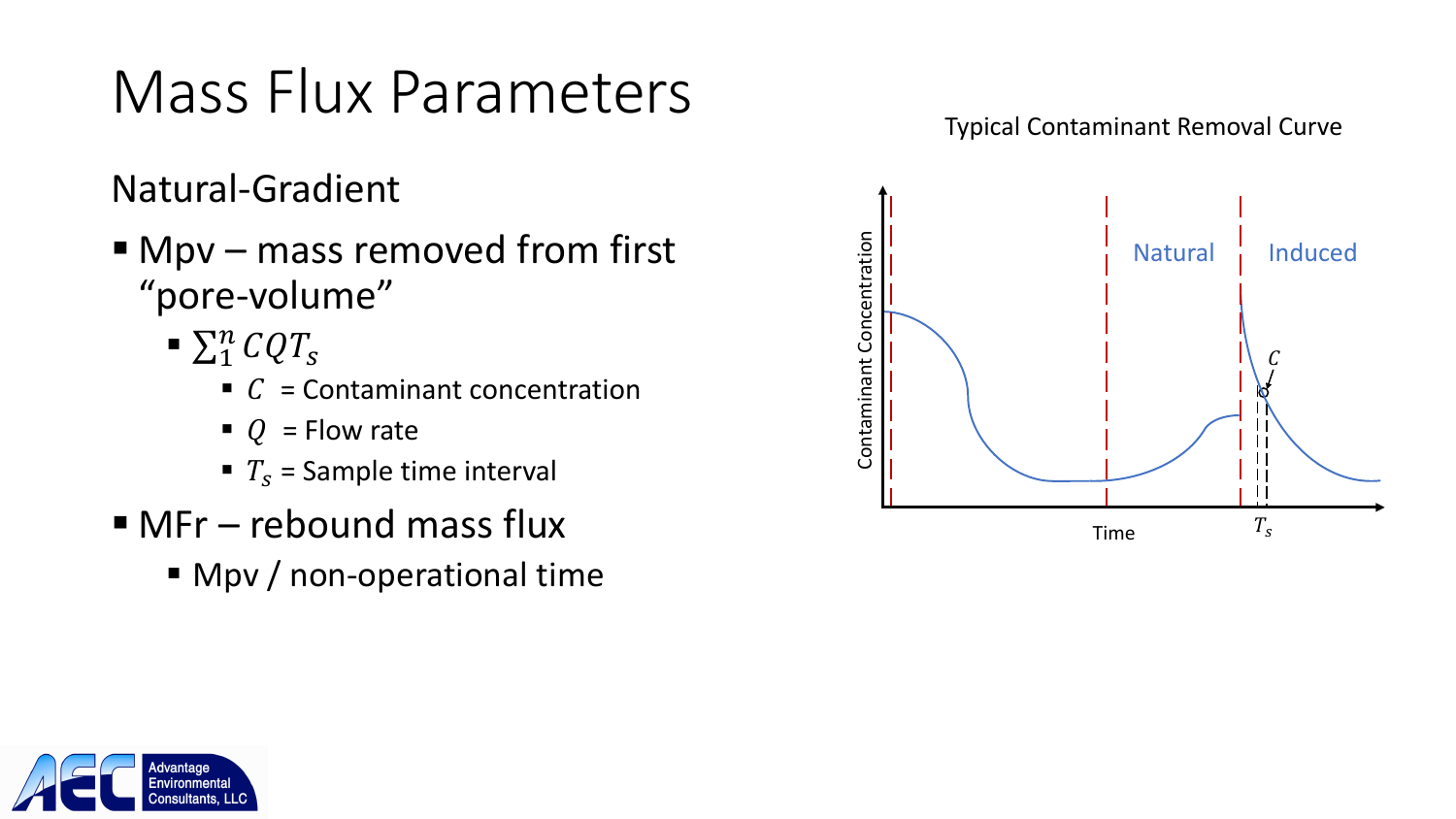Natural-Gradient

- Mpv mass removed from first "pore-volume"
	- $\sum_1^n$   $CQT_s$ 
		- $\blacksquare$   $\subset$  = Contaminant concentration
		- $Q =$ Flow rate
		- $T_s$  = Sample time interval
- $MFr$  rebound mass flux
	- Mpv / non-operational time



Typical Contaminant Removal Curve

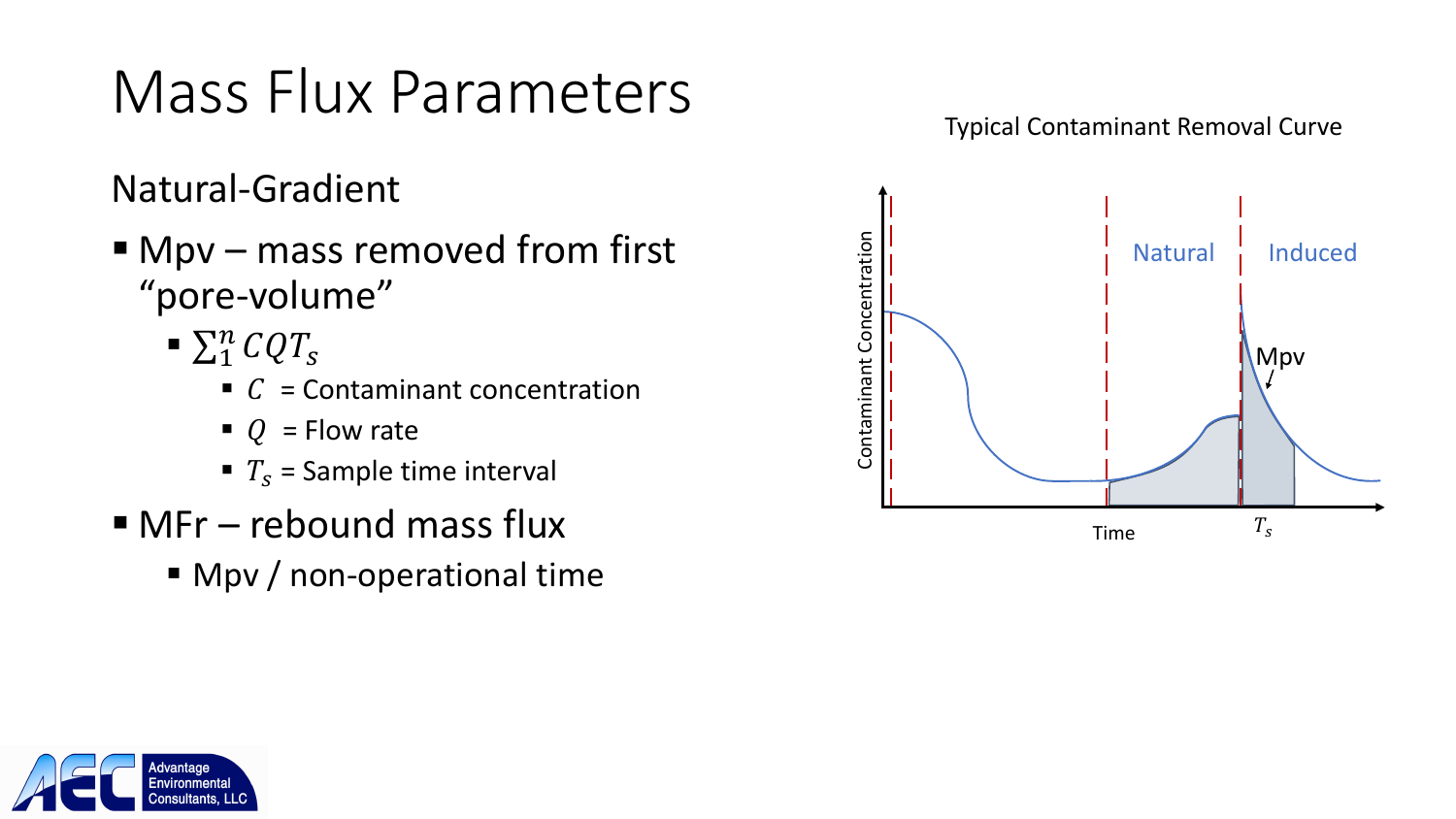### Comparing Parameters Between Cycles

Reduction in maximum  $(C_m)$  and asymptotic  $(C_a)$  concentrations Decreased time to reach asymptotes (in each stage)

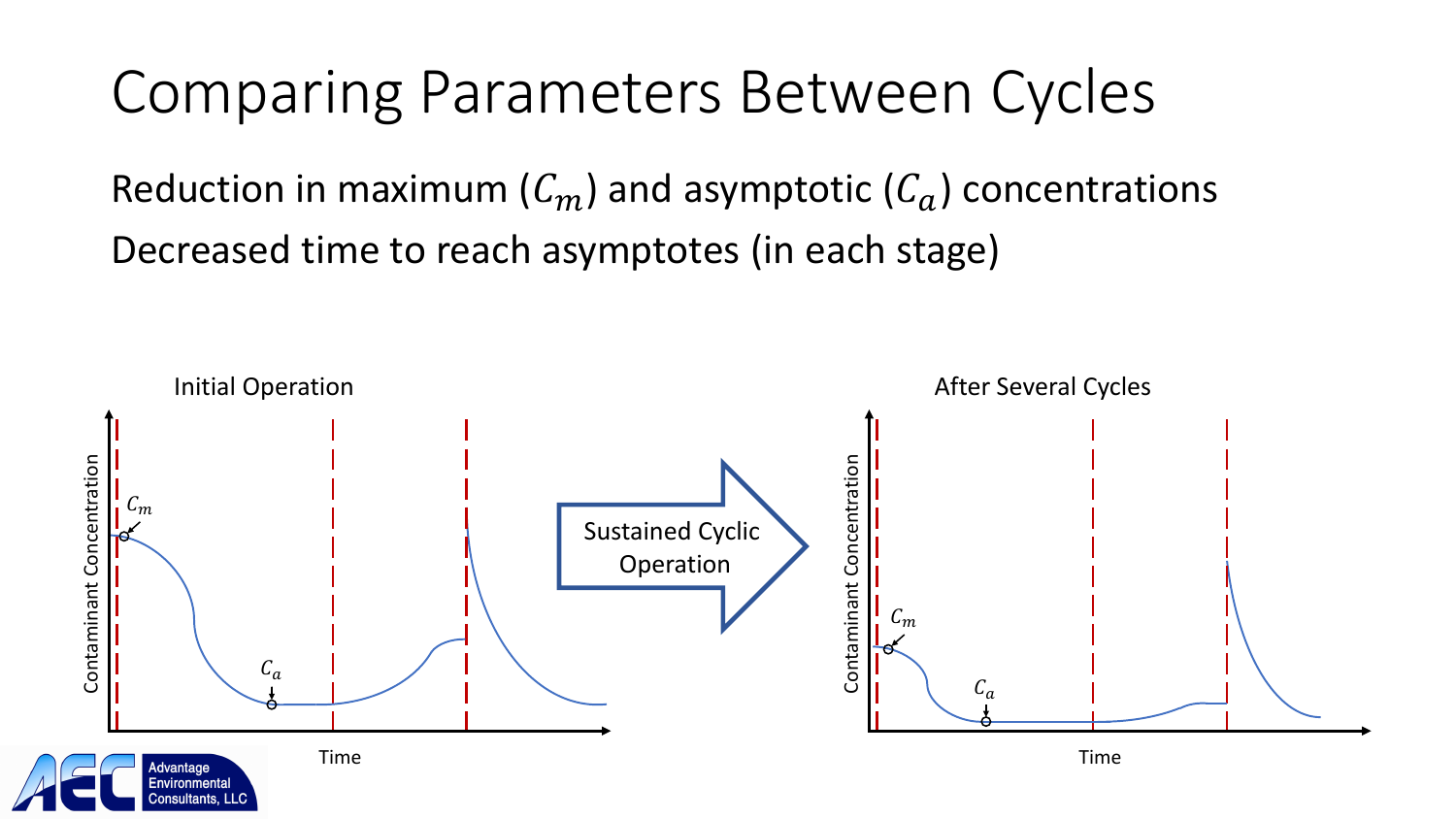# Comparing Parameters Between Cycles

Convergence of MF parameters

■ Caused by:

dvantage

- Reduction in concentrations
- **Decreased time to asymptotic values**

#### Conclusions to draw:

- **Reduced source contamination** 
	- MFm compared to initial
- Advective zone recharging slower
	- **MFm compared to MFa**
- **System efficiency decreasing** 
	- MFr compared to MFa



Time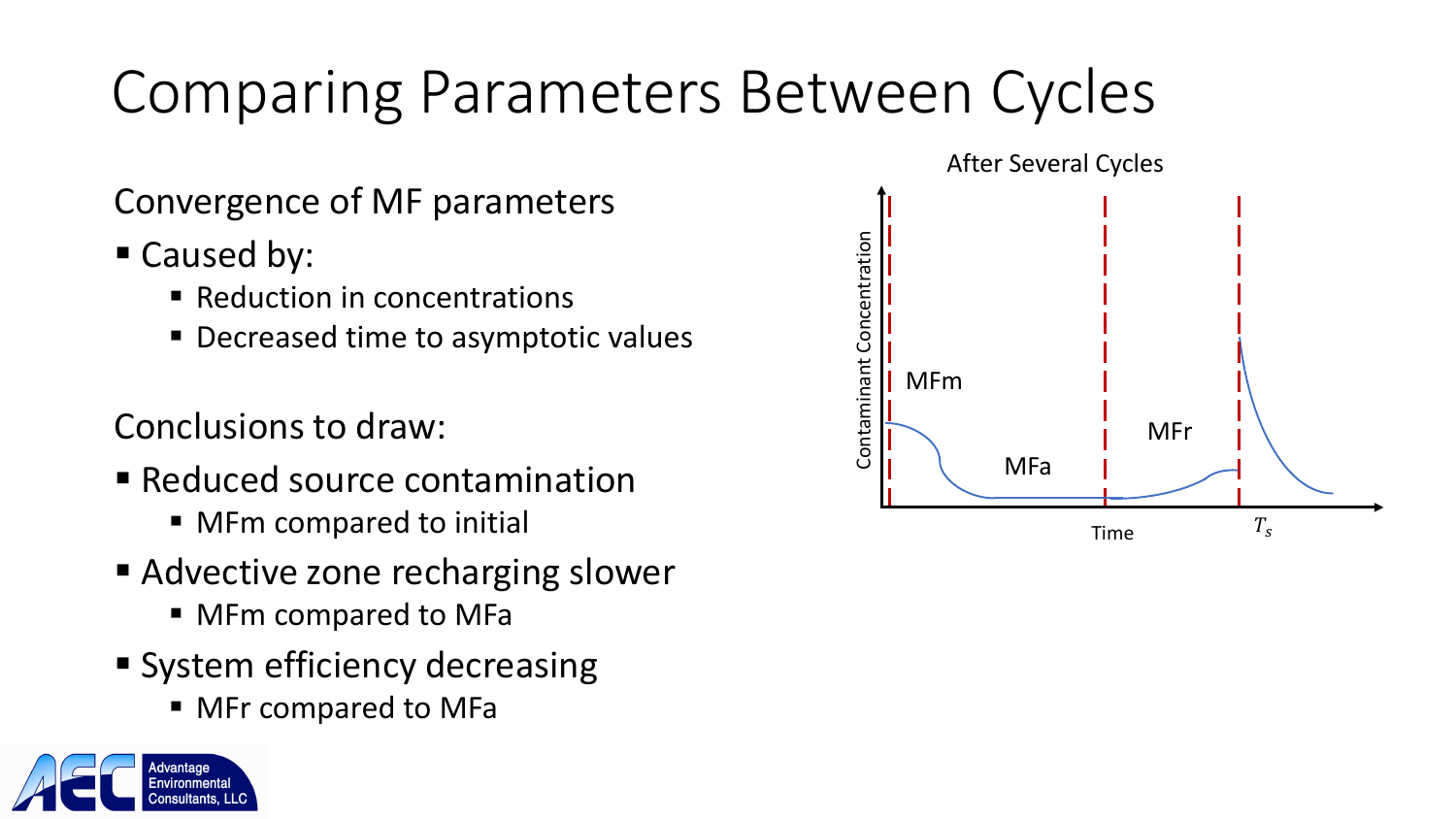## Comparing Parameters Between Cycles

### Further Exploration

- Reduced source contamination
	- Compare SVE points to evaluate area
- Advective zone recharging slower
	- **Example 2** Limited by diffusion from recalcitrant zone
- **System efficiency decreasing** 
	- Sustained asymptote is only containment, insignificant mass removal